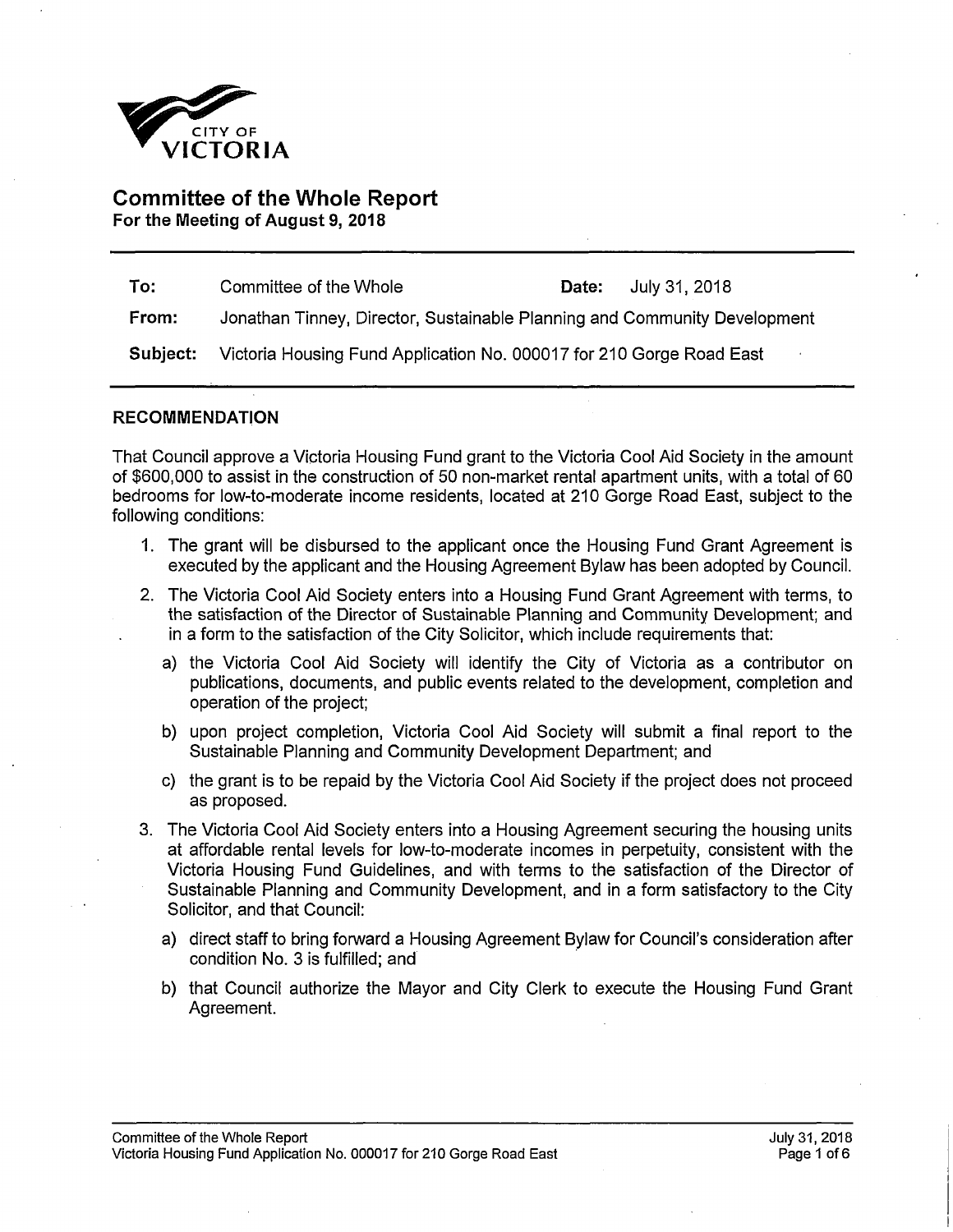# **EXECUTIVE SUMMARY**

The purpose of this report is to present Council with information, analysis and recommendations for a Victoria Housing Fund (VHF) grant application, from Victoria Cool Aid Society, to assist in the construction of 50 new non-market rental apartments located at 210 Gorge Road East. The proposed building will contain 50 non-market rental apartments with a total of 60 bedrooms, targeting people with low-to-moderate incomes such as seniors, working singles and low-income couples; as well as, 32 units of supportive housing. The application to the VHF is seeking \$600,000 of funding for the 50 non-market rental apartment units which includes 30 studio and 10 onebedroom units at \$10,000/unit; as well as, 10 two-bedroom units at \$20,000/unit. No request is being made for the 32 supportive housing units that will be integrated into the new apartment building. The site is currently owned by the Victoria Cool Aid Society. The existing buildings are unsuited for secure housing as the buildings have traditional motel-style exterior access to each unit. As the buildings are more than 60 years old, they have reached the end of their useful life. If awarded, the grant will enable the Victoria Cool Aid Society to build 50 new non-market rental units. For these reasons, staff recommend Council consider approving this grant request.

# **PURPOSE**

The purpose of this report is to present Council with information, analysis and recommendations for a Victoria Housing Fund grant application from the Victoria Cool Aid Society to assist in the construction of 50 new affordable apartments, with a total of 60 bedrooms, located at 210 Gorge Road East.

# **BACKGROUND**

The Victoria Cool Aid Society has been providing housing services since 1991 for low-income residents and those in need of support services. The Victoria Cool Aid Society currently owns and manages a total of 525 apartments in 15 buildings in Victoria, Saanich and Langford. Council is considering Rezoning Application No. 00620 for 210 Gorge Road East at a meeting of Council scheduled for August 9, 2018. As detailed in their letter to Council (Attachment 1), the applicant is proposing that these 50 units be affordable for low-to-moderate income renters, which includes 60 bedrooms in total with a mix of studios, one and two-bedroom apartments.

# **ISSUES & ANALYSIS**

The site located at 210 Gorge Road East currently consists of 21 supportive housing units for adults with addictions and mental health conditions. Victoria Cool Aid Society proposes to construct 50 new non-market rental apartments at 210 Gorge Road East, targeting people with low-to-moderate incomes such as seniors, working singles and low-income couples. There will be 32 supportive housing units integrated into the new apartment building, providing 82 units in total. The application to the VHF is seeking \$600,000 of funding for the 50 non-market rental apartment units which includes 30 studio and ten one-bedroom units at \$10,000/unit; as well as, ten two-bedroom units at \$20,000/unit. No request is being made to the VHF for the 32 supportive housing units.

The site is currently owned by the Victoria Cool Aid Society; the buildings are over 60 years old and unsuited for secure housing as they have traditional motel-style exterior access to each unit and have reached the end of their useful life. The Victoria Cool Aid Society proposes to relocate the existing tenants to alternative supportive housing during construction, and will invite these tenants to return to the new building once constructed.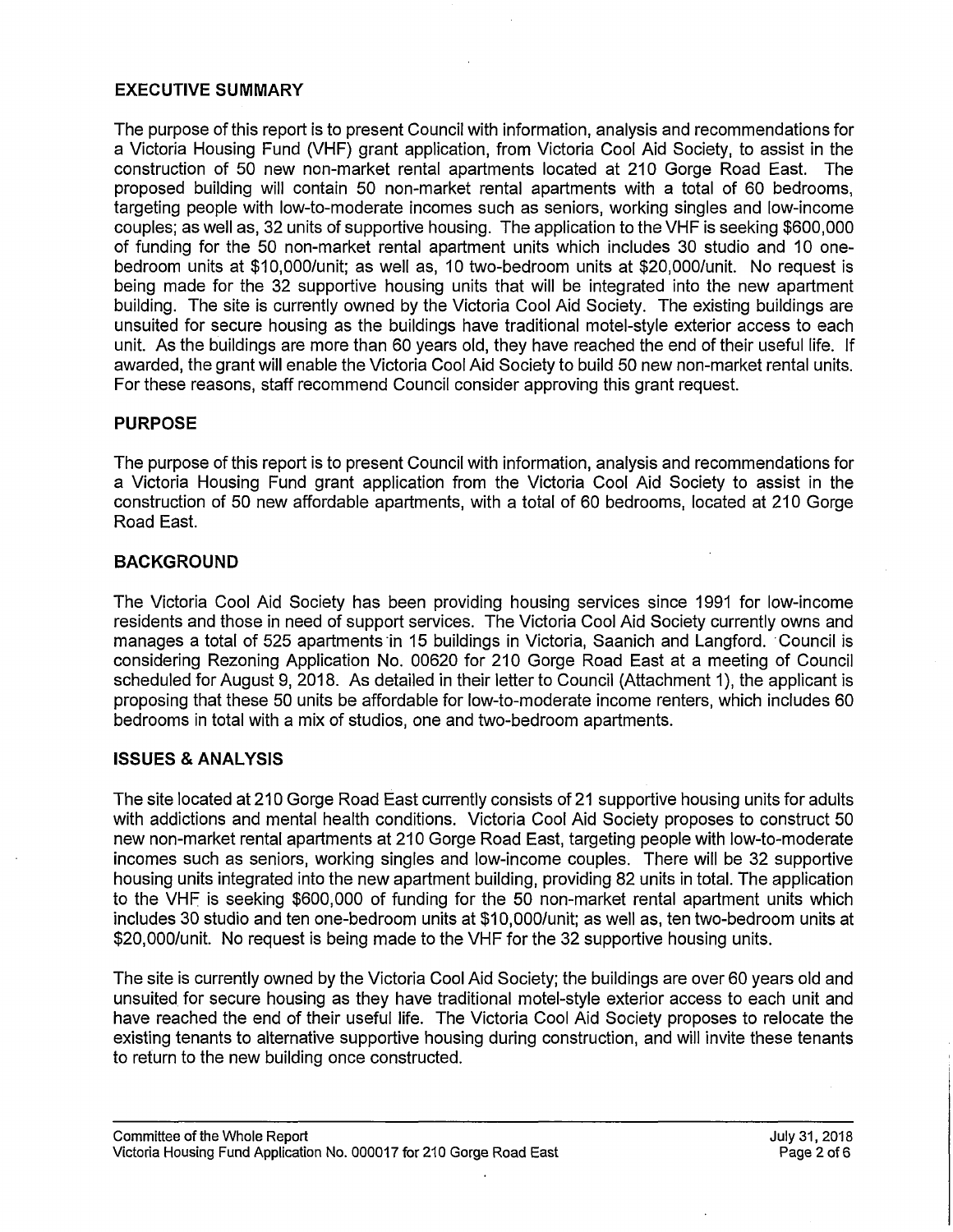This proposal advances the affordable housing objectives in the *Official Community Plan,* 2012, (OCP), which encourages the increase in the supply of affordable and permanent rental housing; as well as, a wide range of housing choices within neighbourhoods to support a diverse and inclusive community.

Staff have completed an eligibility evaluation of the Victoria's Cool Aid Society's VHF application and conclude that the application meets the VHF guidelines, and is a secure investment for the City which will lead to the construction of 50 non-market rental apartment units for low-to-moderate income households. The evaluation form also notes that the project aligns with other City objectives such as those outlined in the *Official Community Plan.* The project eligibility evaluation form is appended to this report in Attachment 2.

### **Affordability Requirements**

This proposed project meets the affordable housing thresholds set out by the VHF guidelines, and targets low-to-moderate income households. The VHF guidelines define low-income at, or below, BC Housing's current Housing Income Limits (HILs) rental rates, which is currently \$800/month for a bachelor unit. Moderate incomes are defined at, or below, the Victoria Census Metropolitan Area (CMA) median total income of households, measured at \$70,283 in Statistics Canada's 2016 Census.

The proposed rental rates for the 50 non-market rental units are illustrated in the table below and targets a range of low-to-moderate incomes from \$30,000 (equating to \$750/month rent), to a maximum of \$45,000 for singles (equating to \$1,125/month rent), and \$60,000 for couples (equating to \$1,500/month rent). Staff estimate that these rents will be in line with HILs when the project is projected to be ready for occupancy in 2020. Additionally, the revenue derived from the 50 nonmarket rentals will assist in the preservation of 32 units at income assistance rates, and the 10 studio units set below current Housing Income Limits (HILs) rents. The applicant has proposed the following tiered rental structure, which aligns with the Capital Regional District's Housing First Program goal of creating mixed income communities that are designed to meet a variety of housing needs. Should this application be successful, the affordability of these rents will be secured in a housing agreement. An operating budget has been provided by the applicant as part of their application package (Attachment 1).

| <b>Housing Fund</b><br><b>Affordability</b><br><b>Definitions</b> | <b>Unit Type</b>         | <b>Unit Size</b> | <b>Target Rent</b> | Household<br>Income Range                   |
|-------------------------------------------------------------------|--------------------------|------------------|--------------------|---------------------------------------------|
| Low Income                                                        | 10 x studio              | 330 sf           | \$750              | \$30,000                                    |
| Moderate<br>Income                                                | 20 x studio              | 330 sf           | \$850              | \$34,000                                    |
|                                                                   | 10 x 1 bedroom           | 500 sf           | \$1,125            | \$45,000                                    |
|                                                                   | 10 x 2 bedroom           | 700 sf           | \$1,500            | \$60,000                                    |
| No<br>request for<br><b>VHF Funding</b>                           | 32 x supportive<br>units | 330 sf           | \$375              | Income<br>Assistance<br><b>Shelter Rate</b> |

# **Leveraging Additional Funding**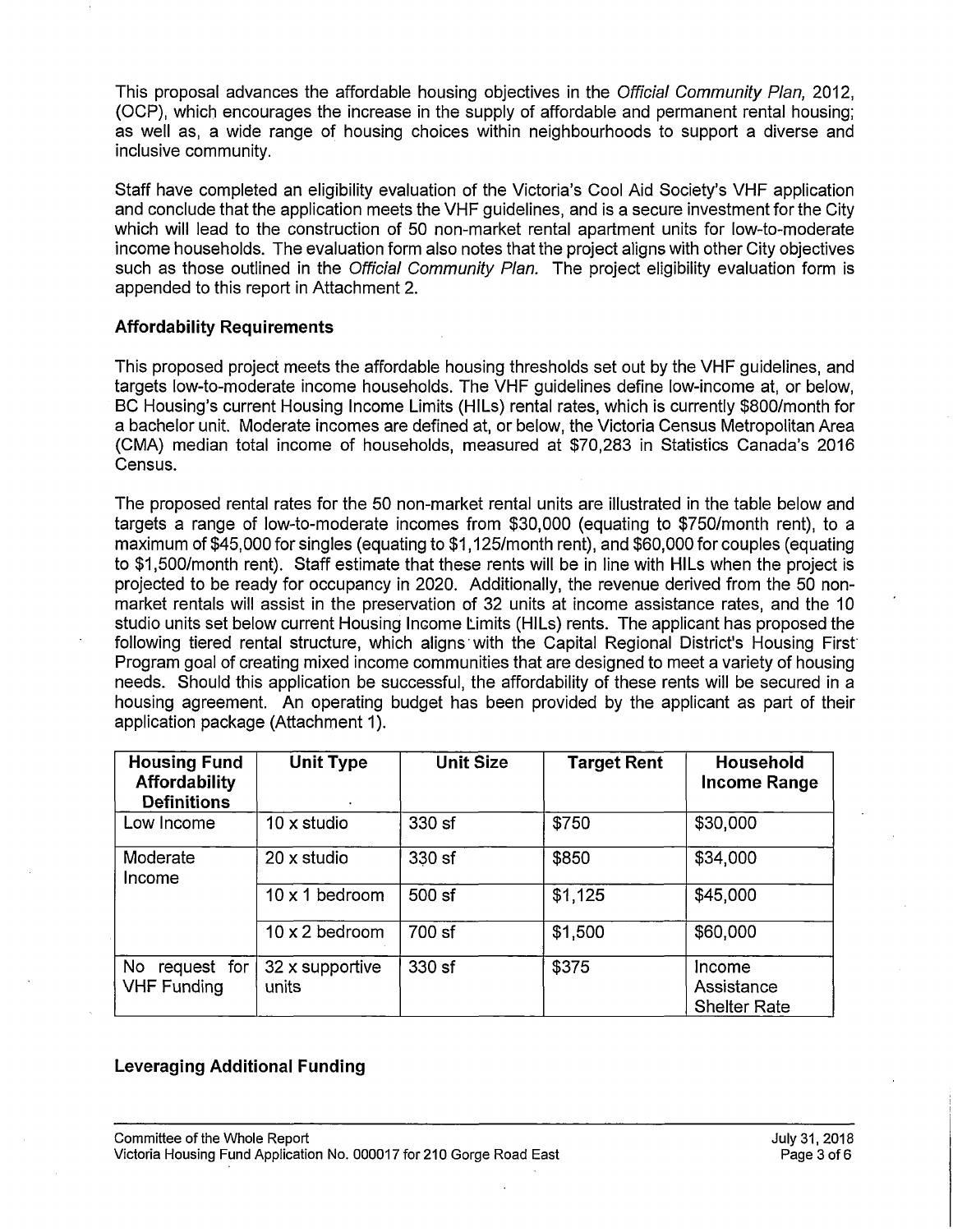This project is supported by BC Housing and the Capital Regional District (CRD) through the Regional Housing First Program with a contribution of \$6,925,000 (\$5,070,000 provisionally approved; \$1,855,000 tentative); Canada's CMHC with a \$40,000 grant contribution; and the CRD Housing Trust Fund with a provisionally approved \$600,000 grant contribution. The Cool Aid Society is contributing \$2.58 million to the redevelopment by providing the land and dollars from donations. Additionally, the Sisters of St. Ann have provided a \$450,000 contribution toward the project. .

For further details on project funding, see the operating budget attached to this report in the Cool Aid Society's application package (Attachment 1).

### **Legal Agreements**

The applicant has made a commitment to enter into a legal agreement with the City of Victoria if Council approves the grant request. The legal agreement (Housing Fund Grant Agreement) will secure the conditions of the grant. The applicant has also agreed to enter into a Housing Agreement with the City that secures the proposed rental levels, and to rent to households with incomes that align with the VHRF guidelines for low and moderate incomes, in perpetuity. The Housing Agreement will also require that the units remain as rental in perpetuity. The applicant will be required to provide a one-year progress report to the City of Victoria outlining how the project is achieving the affordability targets outlined in the Housing Agreement.

### **Capacity of the Victoria Housing Fund**

As of July 25, 2018, the balance of the VHRF was \$1,795,617. While there is sufficient monies in the reserve to support the \$600,000 request with this application, forthcoming applications are anticipated to be in the range of \$3-\$4 million in 2018-2019.

The current Housing Fund guidelines do not provide guidance with regards to three emergent issues within this and/or future applications. The VHF guidelines do not assess the levels of support offered for new mixed-income models of affordable housing development, that provide a portion of the units at near-market rents for moderate income earners. The VHF guidelines do not provide guidance on assessing projects that are already supported by the City of Victoria through other means, for instance, through the contribution of municipal land or community amenities contributions. Finally, the VHF guidelines do not address projects that are supported by the Capital Region Housing Fund and/or the CRD Housing First Strategy, of which the City of Victoria taxpayers support a significant portion of the funding through various means. Staff will bring forward a report to Council to propose refinements to the funding Victoria Housing Fund guidelines in order to strategically assess incoming applications and to maintain long-term sustainability.

# **OPTIONS AND IMPACTS**

# **Option 1 - Approve the Grant Request (Recommended)**

Approval of this grant request will help the Victoria Cool Aid Society to provide non-market rental housing for 50 of Victoria's low-to-moderate income households.

#### **Option 2 - Decline the Grant Request**

Should the grant be declined, the construction of the units may not be economically feasible.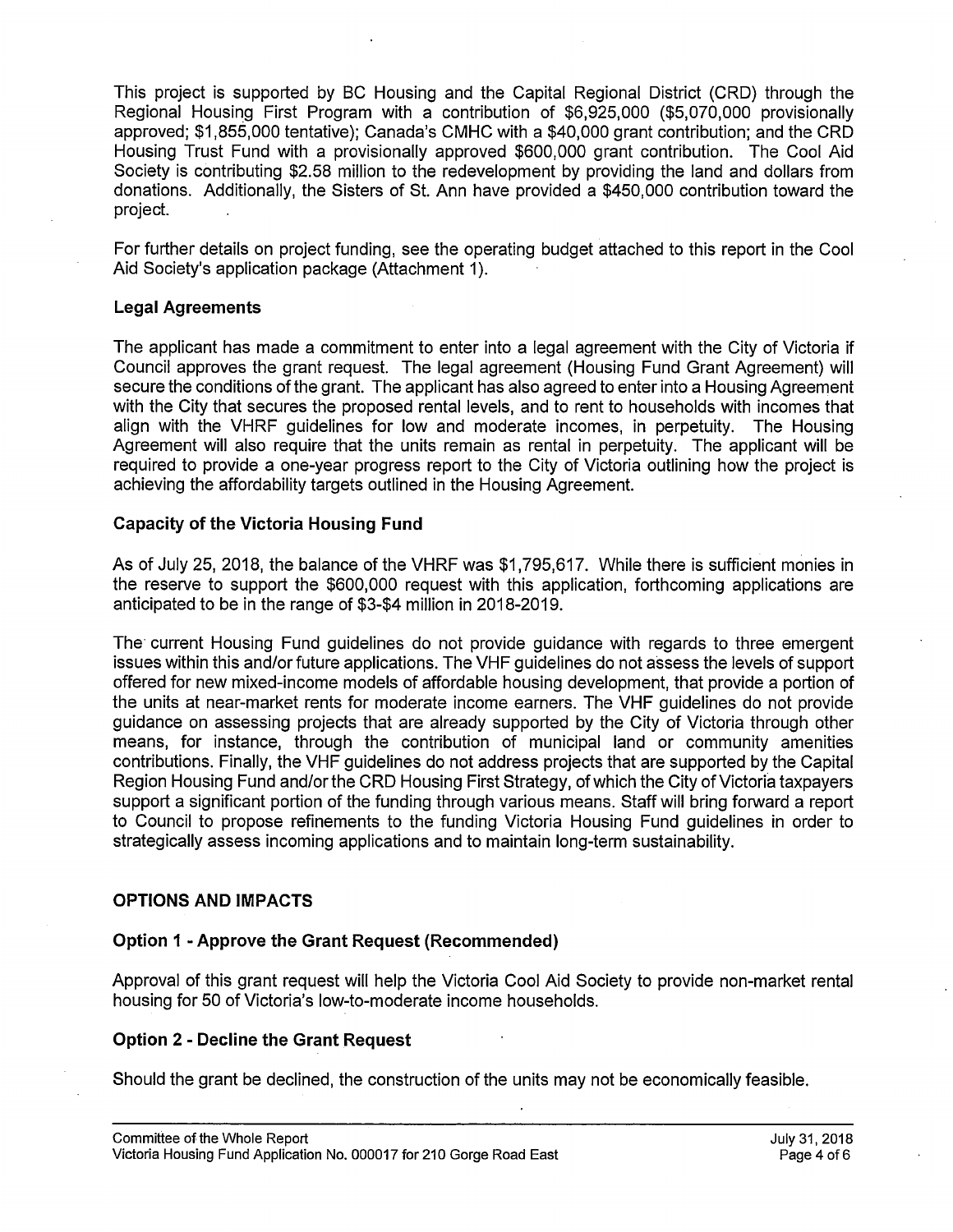#### *Accessibility Impact Statement*

This grant request will have no accessibility impacts.

### *2015 - 2018 Strategic Plan*

Providing grants to support the development of supportive and affordable rental housing aligns with, and supports, Council's strategic priority to Make Victoria More Affordable (Objective 6). Support for the development also aligns with Council's strategic priority to Facilitate Social Inclusion and Community Wellness (Objective 7).

#### *Impacts to Financial Plan*

The recently updated Victoria Housing Fund (VHF) Guidelines permit consideration of grant applications for up to \$10,000 per residential unit of one or fewer bedrooms, and \$20,000 per residential unit of two or more bedrooms. The studio and one bedroom units proposed for 210 Gorge Road qualify for \$10,000 per residential unit; while the two-bedroom units qualify for \$20,000 per residential unit. The current VHF balance is \$1,795,617. Should Council choose to approve this grant in entirety; this may impact the ability to support forthcoming requests.

### *Official Community Plan Consistency Statement •*

The proposed project supports OCP policies, including policy 13.4, by considering all available tools to encourage more affordable housing across the housing spectrum; as well as, policy 13.6, to work with the Capital Regional District, its member municipalities, and other partners to improve regional housing affordability and increase housing supply and diversity across the region through funding contributions and the implementation of regional plans and initiatives. The project supports policy 13.15, as the non-market rental housing is located within close proximity to a Large Urban Village, and enables access to services and facilities necessary for daily living. The project also meets policy 13.37, to continue to work with coordinated community and regional efforts to end homelessness and enable stable housing with support services for people who are homeless or at risk of homelessness, within the limits of the City's mandate and resources. .

# **CONCLUSIONS**

The application for funding to 210 Gorge Road East presented in this report meets the updated VHF guidelines in that the fund would lead to the construction of 50 non-market rental apartment units with a total of 60 bedrooms which targets low-to-moderate income households. The recommendations presented in this report also include conditions that allow for the provision of the grant to the applicant in a way that provides additional security for the City's financial investment.

Respectfully submitted,

 $\Delta +$ . Hollie McKeil

Housing Planner

Jonathan Tinney Director

Sustainable Planning and Community Development